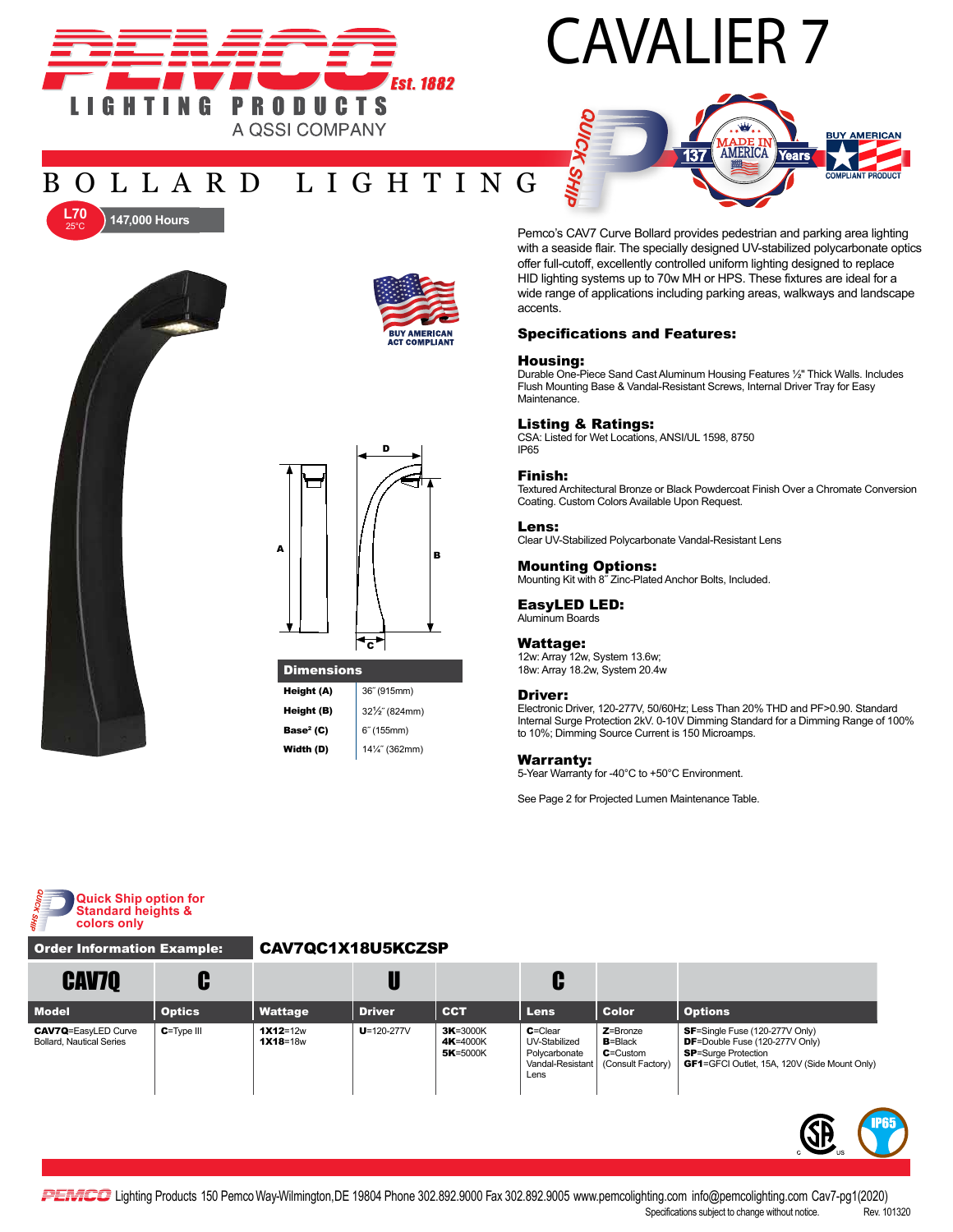

# CAVALIER 7

alks your



## BOLLARD LIGHTING

## **Accessories & Replacement**



BREBASE\* BOADP1

\*Shown Mounted

|                 | <b>Mounting Accessories</b><br>(Order Separately, Field Installed)                                                                                                                      |
|-----------------|-----------------------------------------------------------------------------------------------------------------------------------------------------------------------------------------|
| <b>BREBASE*</b> | Bollard Retrofit Base Kit Adapts New<br>Bollards to Most Existing Bolt Patterns.<br>Fits all LEPG Bollards. Die Cast with<br>Powdercoat Finish, Hardware Included.<br>11%" Dia. x 1%" H |

| <b>Replacement Parts</b><br>(Order Separately, Field Installed) |                                          |  |  |  |  |
|-----------------------------------------------------------------|------------------------------------------|--|--|--|--|
| B9LFB                                                           | Lens Frame, Black Finish                 |  |  |  |  |
|                                                                 | Adoptor Plate with Cookata for Outlet P. |  |  |  |  |

BOADP1 Adapter Plate with Gaskets for Outlet Boxes. Fits LEPG Round Bollards. Die Cast with Bronze Powdercoat Finish.

Photometric Data



CAV7QC1X18U5K Grid in feet, Mounting Height = 3 ft.